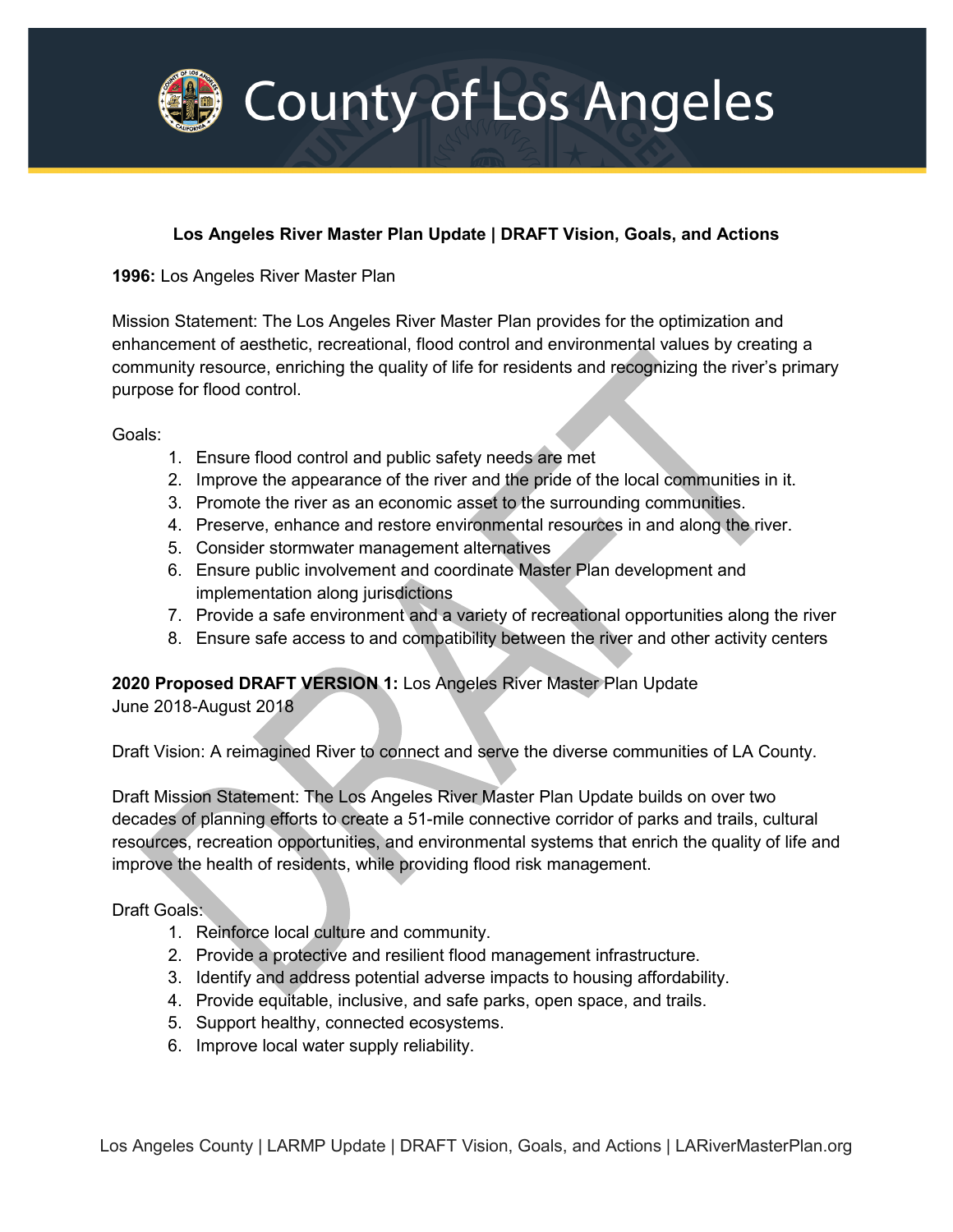

**2020 Proposed DRAFT VERSION 2:** Los Angeles River Master Plan Update

September 2018 – October 2018

## The Reimagined River

A 51-mile connective river corridor of parks, trails, ecosystems, and cultural resources to improve health, equity, access, mobility, and economic opportunity for the diverse communities of LA County, while providing flood risk management.

## Draft Goals:

The LARMP Update creates a framework that will:

- Address potential adverse impacts to housing affordability.
- Embrace local culture and strengthen communities.
- Enhance opportunities to equitably access the river corridor.
- Foster learning and opportunities for education.
- Improve regional water supply reliability.
- Promote healthy, safe, clean water.
- Provide a protective and resilient flood management infrastructure.
- Provide equitable, inclusive, and safe parks, open space, and trails.
- Support healthy, connected ecosystems.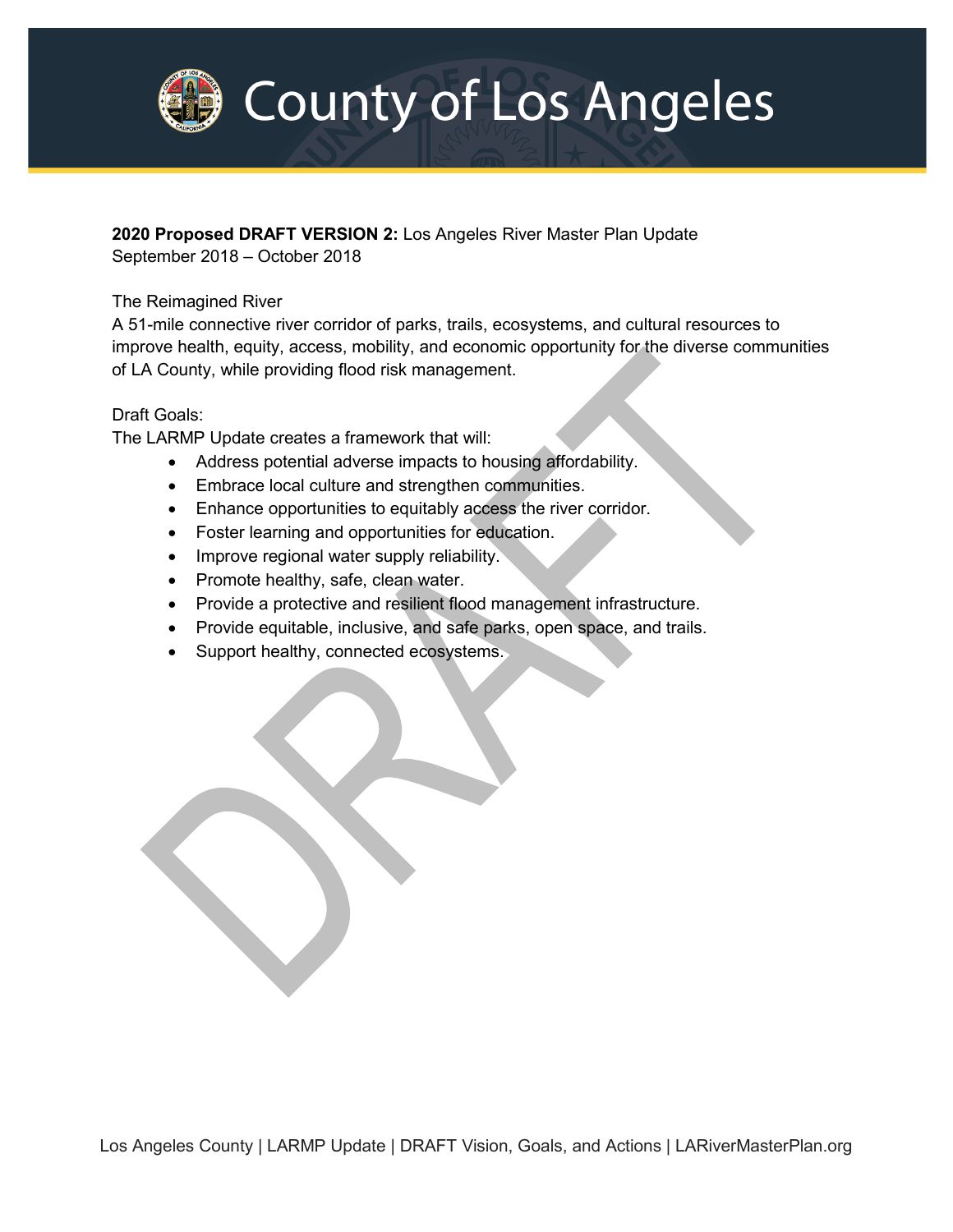

**2020 Proposed DRAFT VERSION 3:** Los Angeles River Master Plan Update November 2018 – present

### **The Reimagined River**

A 51-mile connective river corridor of parks, trails, ecosystems, and cultural resources to improve health, equity, access, mobility, and economic opportunity for the diverse communities of LA County, while providing flood risk management.

- **1. Goal: Provide protective and resilient flood management.**
	- *1.1. Provide flood protection along the entire length of the river.*
	- *1.2. Identify solutions to reduce pressure on the river channel.*
	- *1.3. Encourage municipalities and other jurisdictions to evaluate critical infrastructure and facilities located within the 500-year floodplain to determine appropriate level of flood protection.*
	- *1.4. Coordinate unified practices and policies for management along the river.*
	- *1.5. Encourage only flood resilient projects or development within the 100-year floodplain.*
	- *1.6. Develop operations and maintenance best practices to ensure intended flood risk reduction benefits are met.*
	- *1.7. Continue to improve and refine emergency response.*
	- *1.8. Improve signage and communication about flood risk.*
	- *1.9. Develop multi-benefit projects that support flood resilience while providing water supply reliability, improving water quality, providing park space, supporting ecosystems, and addressing other goals of the Master Plan.*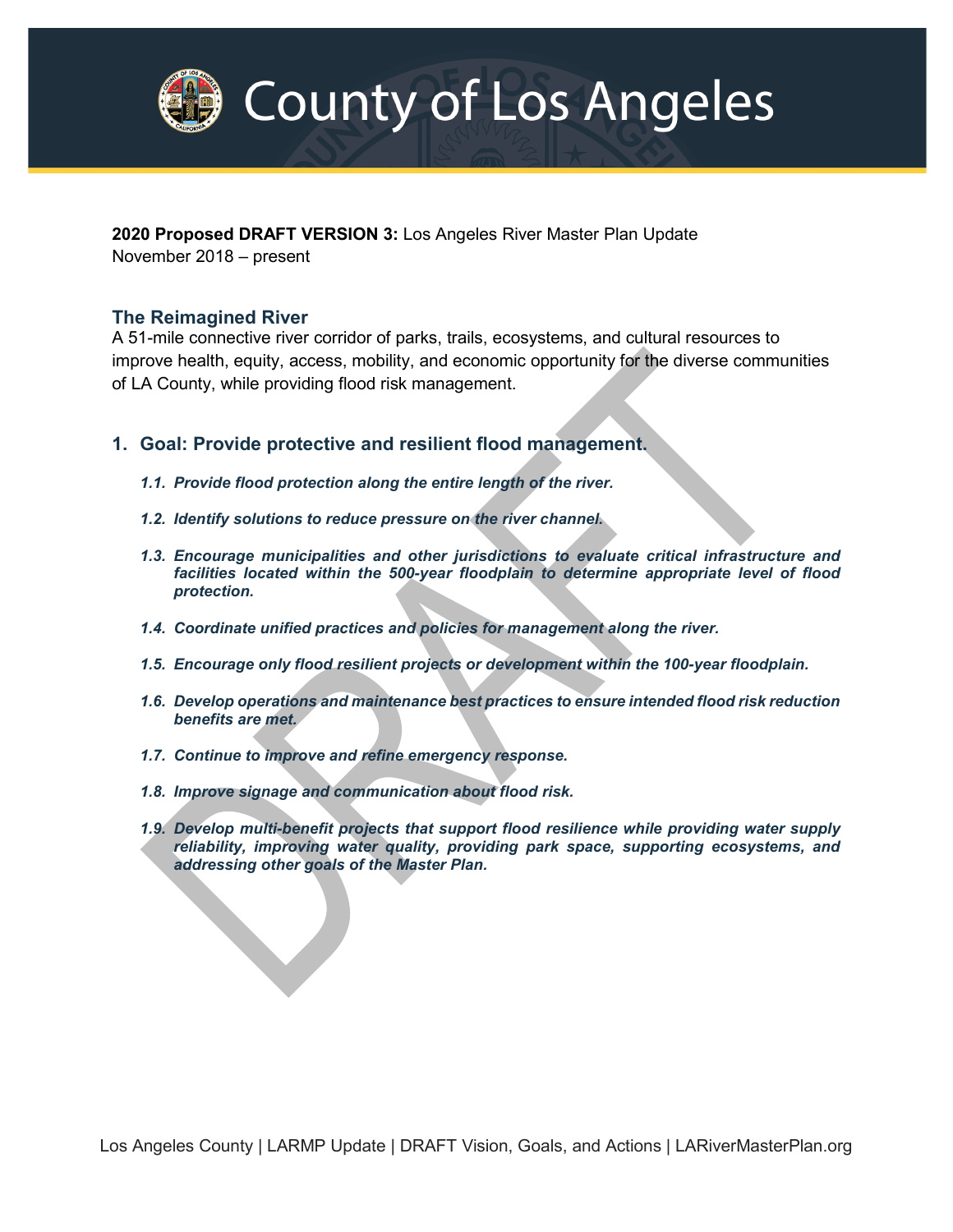

- **2. Goal: Provide equitable, inclusive, and safe parks, open space, and trails.**
	- *2.1. Create 51 miles of connected open space.*
	- *2.2. Provide support facilities at a regular cadence along the length of the river, on both sides.*
	- *2.3. Create unified design guidelines for adjacent parks and river amenities that are flexible enough to reflect the diversity of local communities.*
	- *2.4. Encourage compatibility of the river and adjacent land uses.*
	- *2.5. Repurpose single-use spaces, such as power-line easements, rail rights-of-way, or flood infrastructure, to serve multiple functions.*
	- *2.6. Fill trail and sidewalk gaps to connect nearby recreation spaces to the river.*
	- *2.7. Promote safety along the river.*
	- *2.8. Develop multi-benefit projects that provide park space while providing flood risk management, water supply reliability, improving water quality, supporting ecosystems, and addressing other goals of the Master Plan.*
- **3. Goal: Support healthy, connected ecosystems.**
	- *3.1. Increase species biodiversity and focus on the use of native plants in and around the river corridor where possible.*
	- *3.2. Encourage cities along the river to adopt sustainability strategies.*
	- *3.3. Create a connective network of habitat patches and corridors to facilitate the movement of animals.*
	- *3.4. Use environmentally responsible practices for operations and maintenance of the river channel and adjacent lands.*
	- *3.5. Use the river corridor as a living laboratory.*
	- *3.6. Develop multi-benefit projects that enhance ecosystems, while providing flood risk management, water supply reliability, improving water quality, providing park space, and addressing other goals of the Master Plan.*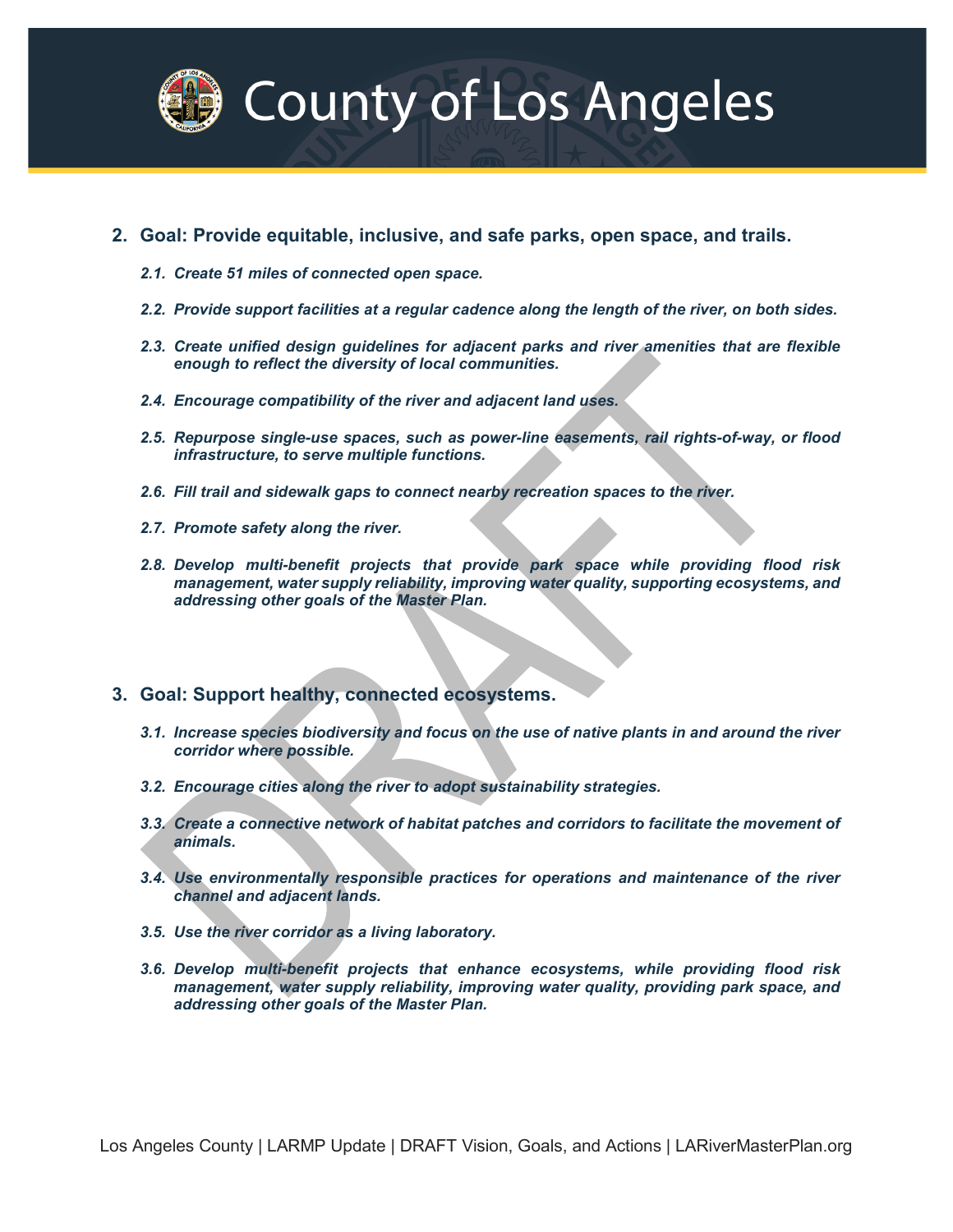

- **4. Enhance opportunities for equitable access to the river corridor.**
	- *4.1. Create welcoming access points to the river trail to optimize access along its length, on both sides.*
	- *4.2. Complete the LA River Bike Path so that there is a continuous bicycle and pedestrian route along the entire river with equitable access.*
	- *4.3. Increase safe routes to the river.*
	- *4.4. Provide pedestrian and bicycle connections across the river.*
	- *4.5. Increase recreation uses, such as kayaking or birdwatching, within the corridor.*
	- *4.6. Ensure patrol, emergency, and maintenance vehicles have access to the river right of way.*
	- *4.7. Develop multi-benefit projects that enhance access to the river while providing flood risk management, water supply reliability, improving water quality, providing park space, supporting ecosystems, and addressing other goals of the Master Plan.*
	- *4.8. Promote the use of public transportation to connect to the river trail.*
- **5. Goal: Embrace local culture and strengthen communities.**
	- *5.1. Develop a 51-mile arts and culture corridor along the river.*
	- *5.2. Utilize local resources and workforce to design, build, operate, and maintain projects and amenities along the river, where possible.*
	- *5.3. Encourage entities responsible for project development to continue to solicit input from communities along the river throughout implementation of this plan.*
	- *5.4. Encourage collaboration between neighboring communities to galvanize a LA River cultural identity.*
	- *5.5. Support river-oriented development at transit and river access points.*
	- *5.6. Promote the river as an active transportation corridor.*
	- *5.7. Improve the interface between the river corridor and adjacent communities.*
	- *5.8. Develop multi-benefit projects that strengthen communities while providing flood risk management, water supply reliability, improving water quality, providing park space, supporting ecosystems, and addressing other goals of the Master Plan.*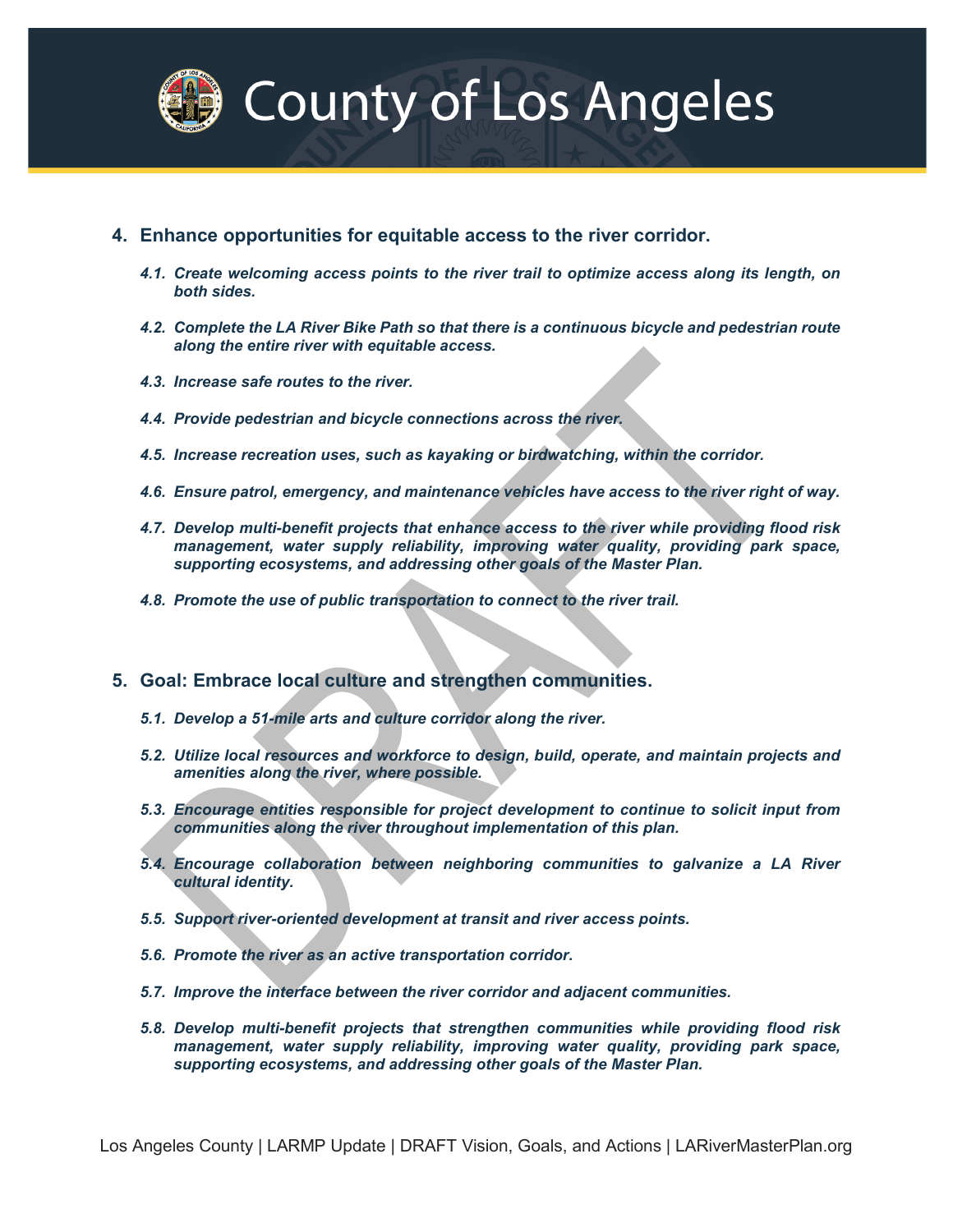

### **6. Goal: Address potential adverse impacts to housing affordability.**

- *6.1. Support cities along the river in adopting stronger homeless-support policies.*
- *6.2. Ensure that the physical design of river improvement amenities is consistent with the physical and social character of each existing community and avoid overly 'upscale' improvements most likely to increase nearby housing prices.*
- *6.3. Develop multi-benefit projects that support housing affordability while providing flood risk*  management, water supply reliability, improving water quality, providing park space, *supporting ecosystems, and addressing other goals of the Master Plan.*
- **7. Goal: Foster learning and opportunities for education.**
	- *7.1. Provide spaces for people of all ages and abilities to learn about the river, ecology, and the history of the cultures within the watershed.*
	- *7.2. Develop educational materials for people of all ages to learn more about the history, present, and future of the river corridor.*
	- *7.3. Prioritize connectivity to the river from schools, cultural centers, and other education facilities.*
	- *7.4. Encourage households and neighborhoods to adopt best practices in water management.*
	- *7.5. Promote the benefits of using the river trail to reduce chronic disease.*
	- *7.6. Develop multi-benefit projects that foster learning and education while providing flood risk management, water supply reliability, improving water quality, providing park space, supporting ecosystems, and addressing other goals of the Master Plan.*